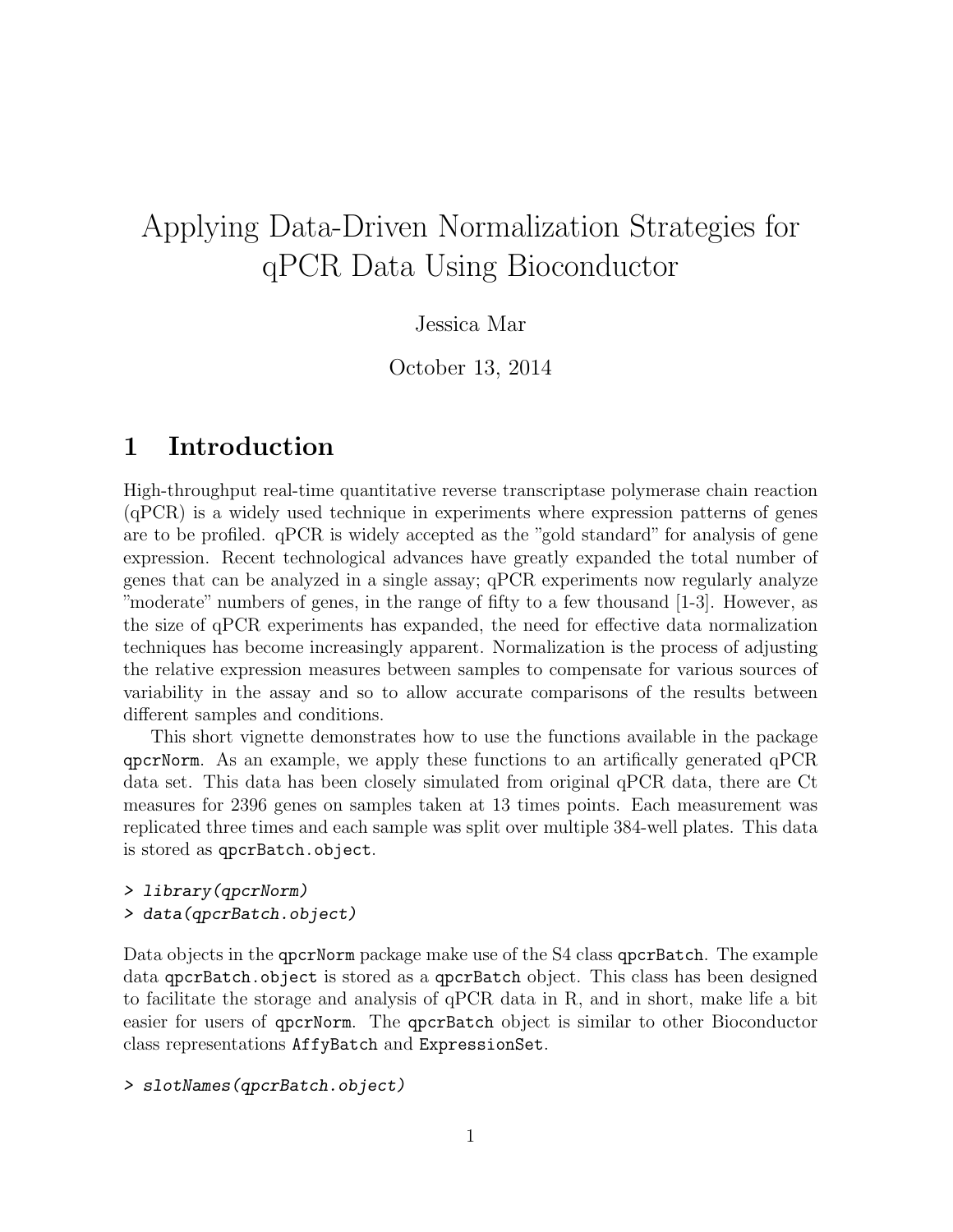[1] "geneNames" "plateIndex" "exprs" "normalized" "normGenes"

In addition to gene names, the qpcrBatch class requires a set of indices to denote which genes or primer pairs belong to the same plate. This information is critical to the quantile normalization method. The class also contains a normalized logical flag so the user can keep track of which data object has been normalized already. A slot for the genes which were involved in the normalization (e.g. rank-invariant set normalization) lets the user refer back to these, either for reporting purposes or for further analysis.

### 2 Preprocessing Raw qPCR Data

Raw qPCR data is often report as Ct values. The Ct value represents the number of cycles or rounds of amplification required for the fluorescence of a gene or primer pair to surpass an arbitrary threshold. The magnitude of the Ct value is inversely proportional to the expression level so that a gene expressed at a high level will have a low Ct value and vice versa.

Replicate Ct values can be combined, either by straightforward averaging or are sometimes subjected to a quality control (QC) filter prior to averaging. Our collaborators apply a QC filter based on a requirement that all three requirements be "similar" to each other, in order to be included in the final average. This filter is implemented in the function ctQc. Please note that this filter method was used by our collaborators and does not represent a part of our normalization procedure itself. Alternate methods of filtering can be applied if appropriate prior to normalization. Moreover while we have used Ct values as an example here, any measure of transcript abundance, including those corrected for primer efficiency can be used as input to our data-driven methods.

See readQpcr and readQpcrBatch for info on how to get raw data from a text file into R.

### 3 Normalizing qPCR Data

Three normalization algorithms are packaged in qpcr.

- rank-invariant set normalization
- quantile normalization
- normalization based on housekeeping genes.

The rank-invariant set normalization algorithm first identifies which set of genes remain rank-invariant (meaning their ordering based on gene expression doesn't change) across multiple pairwise comparisons. Usually these comparisons involve comparing the experimental sample against a baseline, either the first sample (as in time zero, in a time course) or an average of all samples. This algorithm was first described by Tseng et al.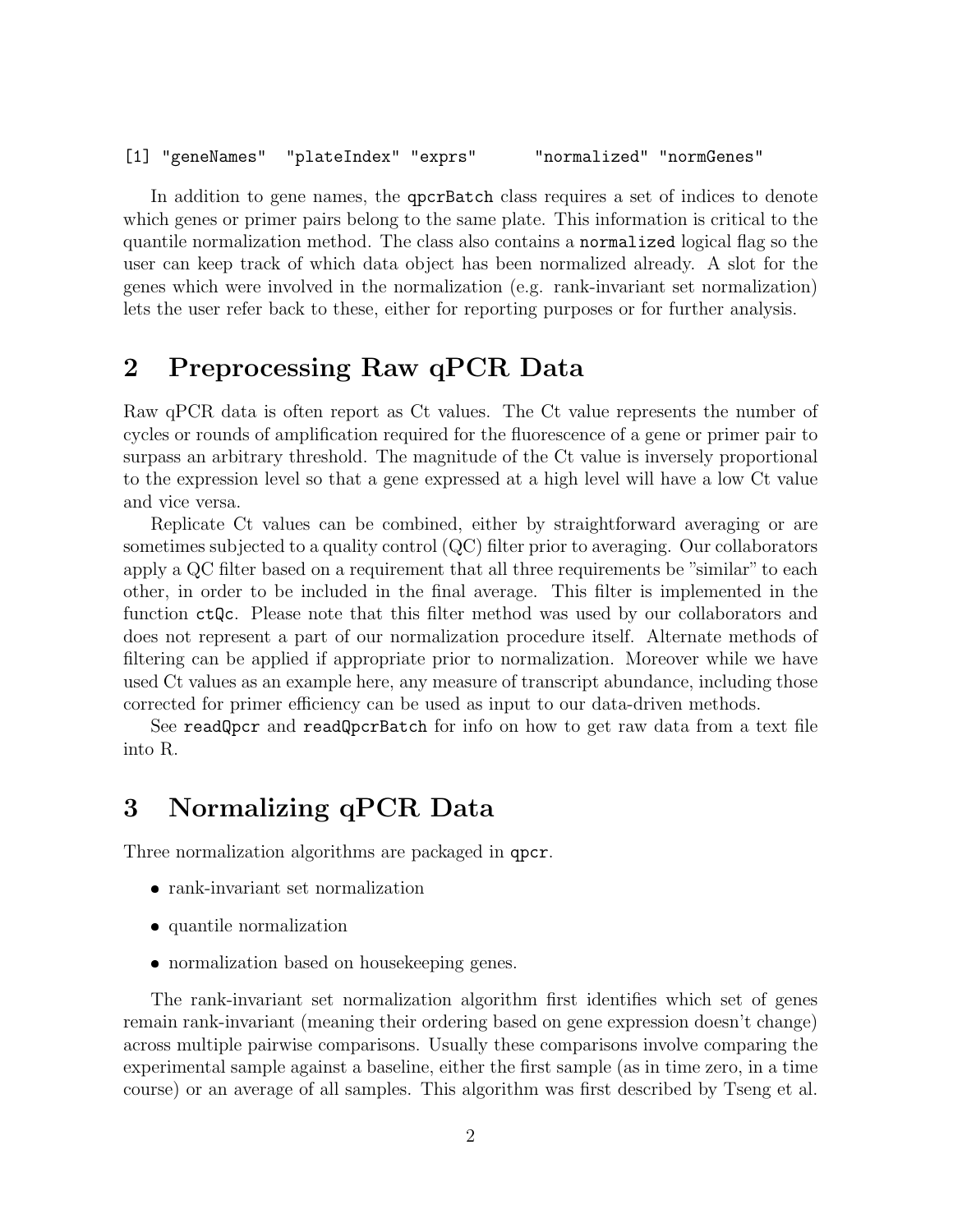(2001) for the normalization of cDNA microarray data. We have adapted this algorithm to be used for high-throughput qpcr data.

The average expression of the genes in this rank-invariant set are combined to form a scale factor which is used to normalize the qPCR data set.

Applying rank-invariant set normalization, using the first sample as the baseline:

#### > mynormRI.data <- normQpcrRankInvariant(qpcrBatch.object, 1)

The genes that were in the rank-invariant set:

#### > mynormRI.data@normGenes

#### [1] "Syt3" "Tysnd1"

The quantile normalization algorithm works on the premise that samples should have expression measures with approximately the same distribution. The algorithm also assumes that within each sample, the distributions should be the same across multiple plates. This algorithm was first described by Bolstad et al. (2003) in the context of normalizing microarray data. We've adapted the algorithm to be used for qpcr data.

#### > mynormQuant.data <- normQpcrQuantile(qpcrBatch.object)

Using either a single housekeeping gene or panel of controls is the most common normalization method for qPCR data. The normQpcrHouseKeepingGenes function allows normalization to be performed using either one or more houskeeping genes. (Since this is an artificial data set, the gene Gpx4 was chosen at random and is used purely as a means to demonstrate this function).

Please note that our implementation of housekeeping gene-based normalization deviates from the standard approach taken, which is usually the delta-delta Ct method. This method involves two subtractions, first between the housekeeping gene expression value (e.g. GAPDH) from the gene of interest measured in the control sample and second, the gene of interest measured in the experimental sample and the housekeeping gene in the experimental sample.

Our housekeeping-gene normalization approach is based on scaling all measurements to the housekeeping gene profile. Please see Mar et al. (2009) for more details on how this approach works. The advantage of this approach is that it parallels more closely the high-throughput nature of the other two algorithms we have implemented.

#### > mynormHK.data <- normQpcrHouseKeepingGenes(qpcrBatch.object, c("Gpx4"))

We can also use the generic function **normalize** to normalize qpcr data stored in a qpcrBatch object.

```
> mynormQuant.data <- normalize(qpcrBatch.object, "quantile")
> mynormHK.data <- normalize(qpcrBatch.object, "housekeepinggenes", c("Gpx4"))
```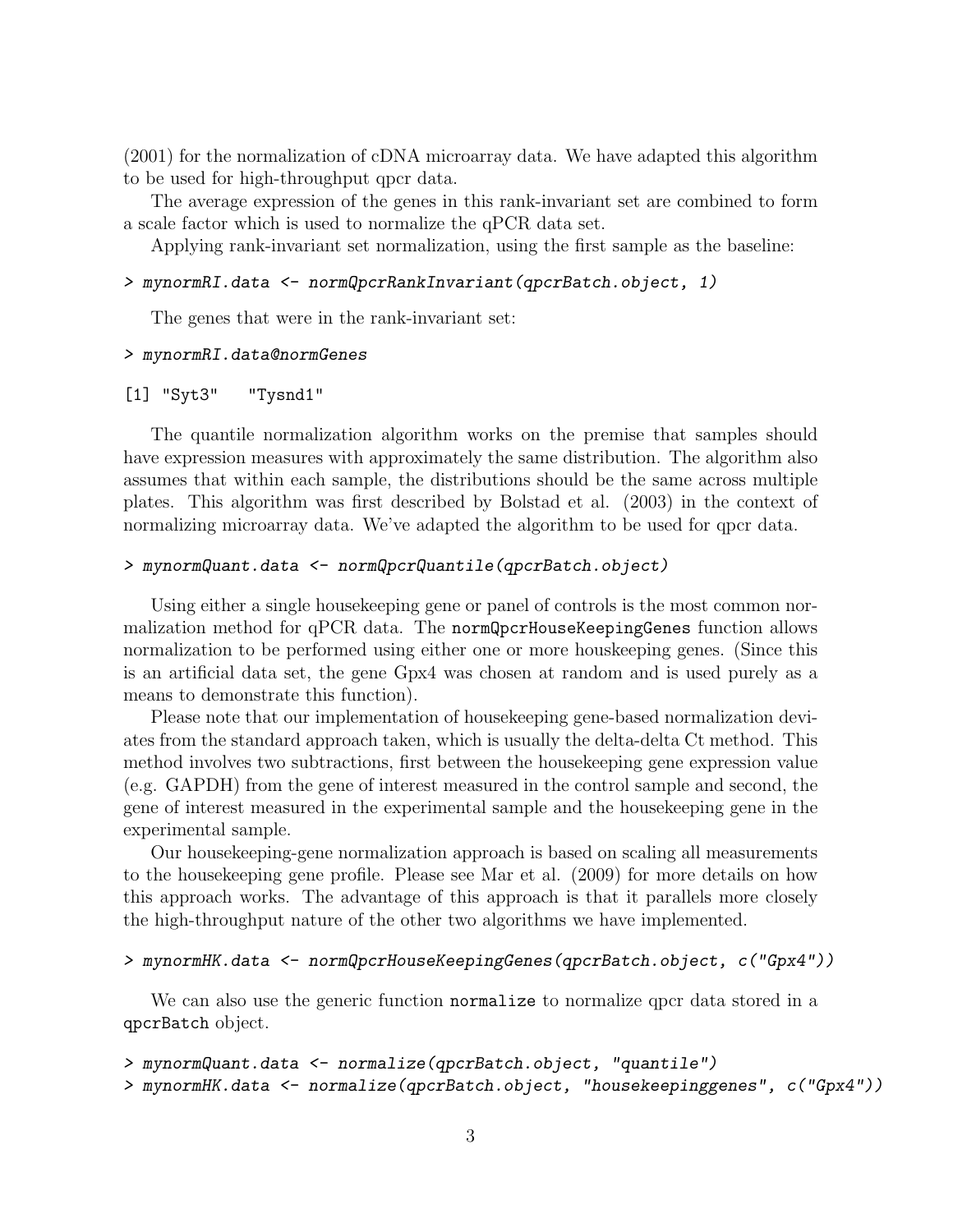### 4 Assessing Performance

We can see how sample to sample variability has been reduced (or in this case removed).



Figure 1: Sample Distributions of Quantile-Normalized Data

We can look at the histograms of the normalized data to get a sense of how the different methods have affected the original data. The data normalized by the datadriven methods retain most of the original distribution shape. The housekeeping-gene normalization has reduced the number of extreme Ct values (these correspond to genes with very low expression).

We can also calculate the coefficient of variation (CV) in the resulting normalized data. With this data set, we don't see a lot of difference among the CV values for the three normalization methods.

> cvVals <- c(calcCV(qpcrBatch.object), calcCV(mynormHK.data), calcCV(mynormQuant.dat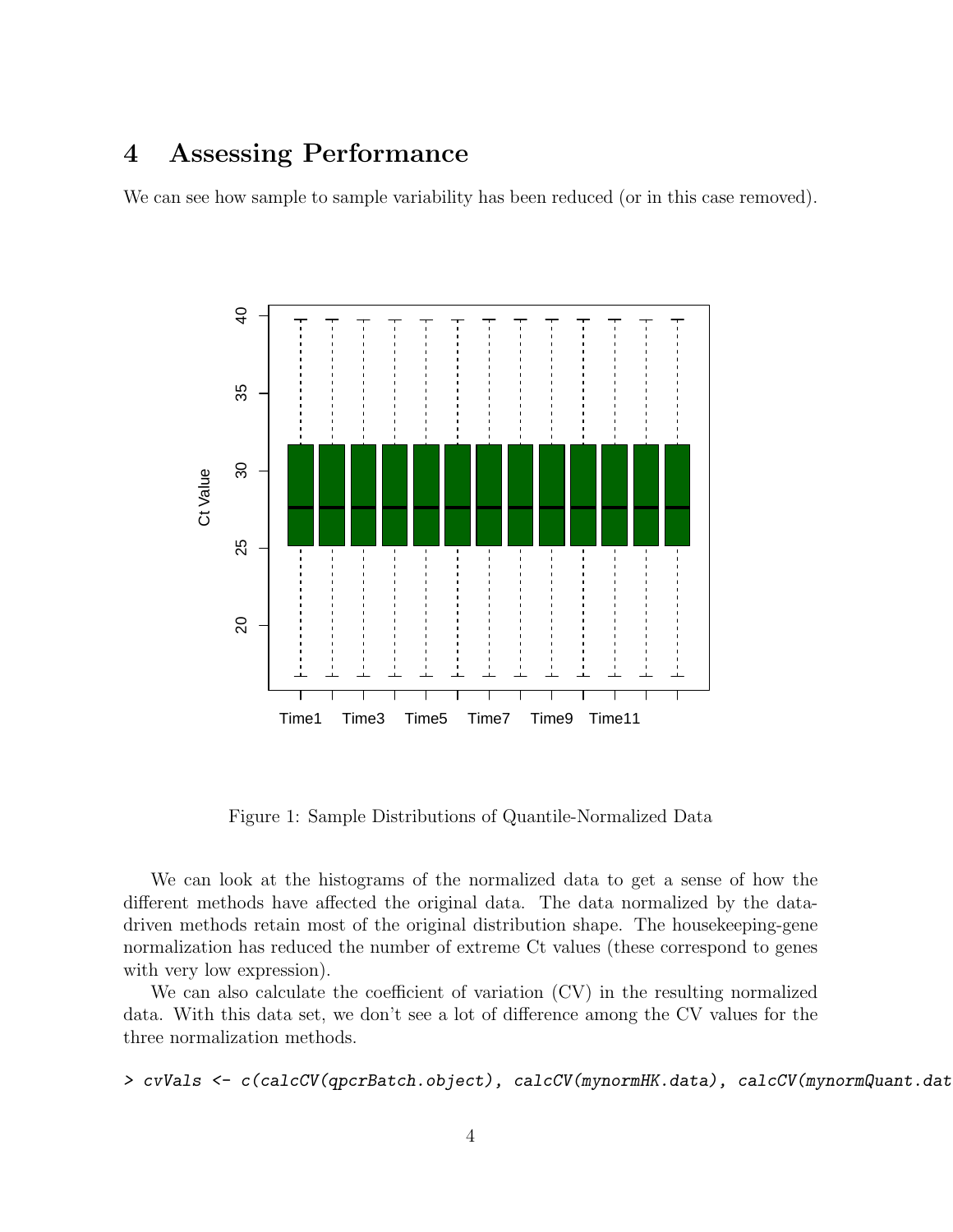

**Quantile−Normalized Data**



**Rank−Invariant−Normalized Data**

**HK−Gene−Normalized Data**



Figure 2: Histograms of Data Normalized by Different Methods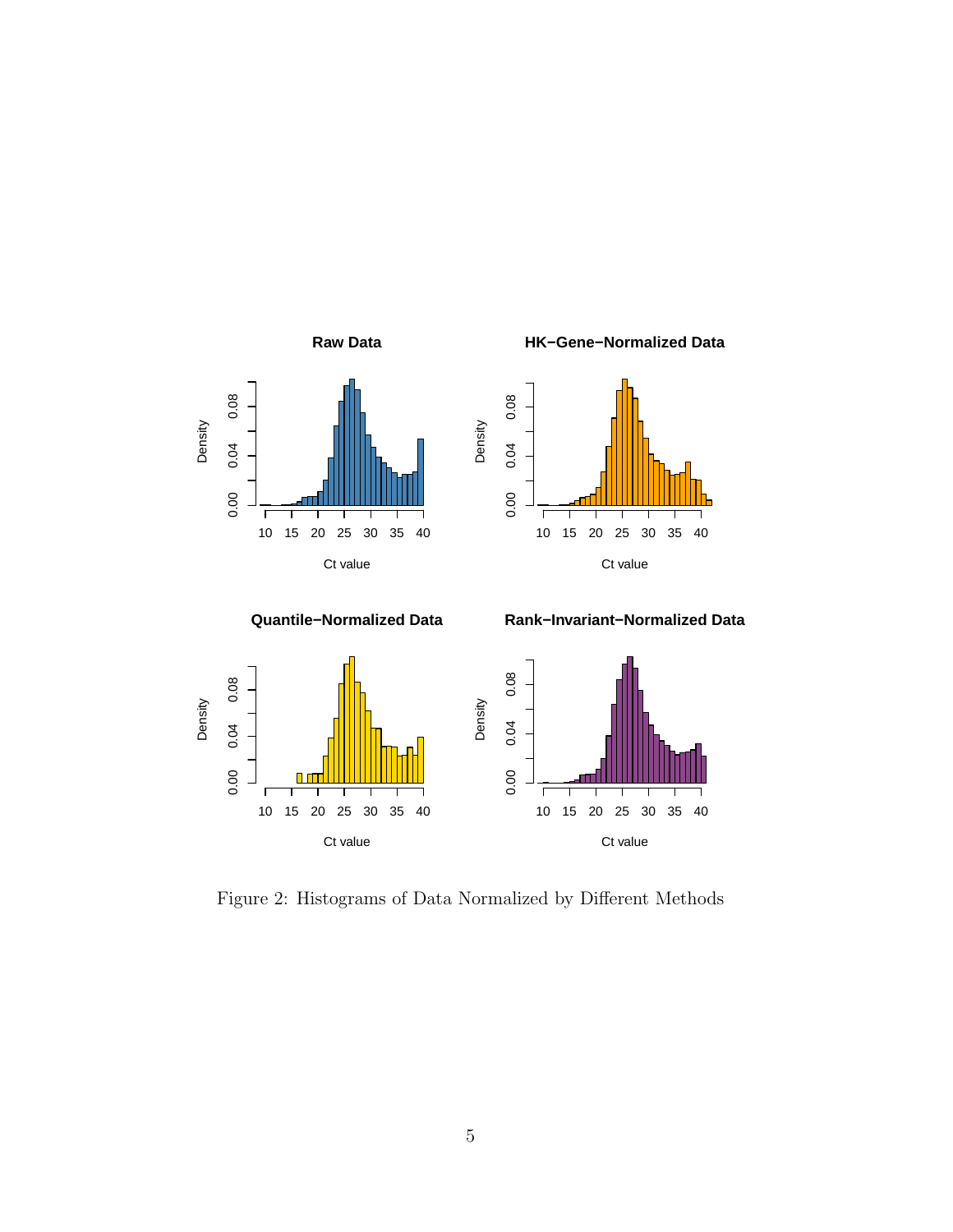

Figure 3: Barchart of Average CV Values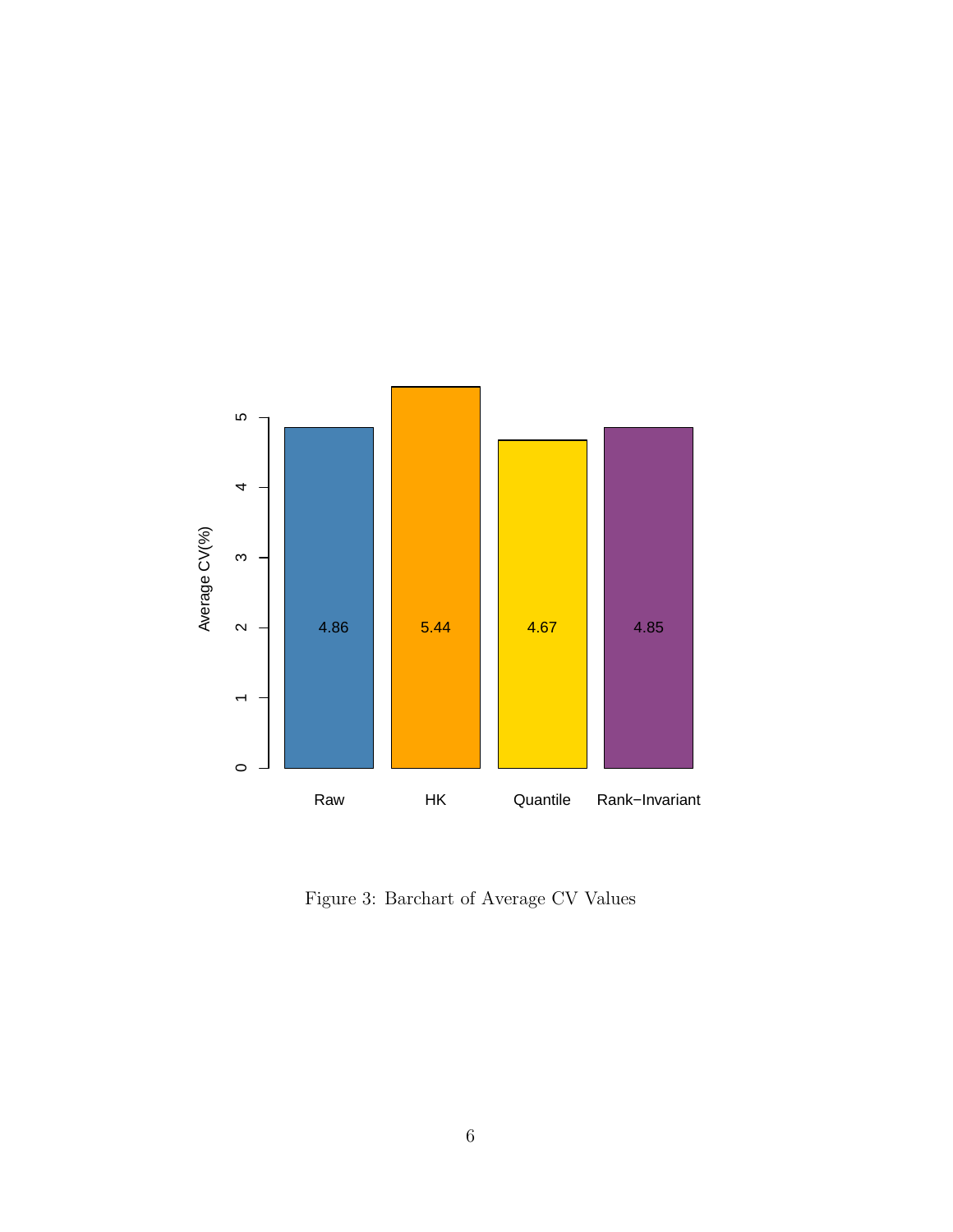The plotVarMean function provides a means to directly compare the effects of two normalization methods on the same data set. This plot displays the log-base 2 ratio Let Gij be the variance of the expression values of gene i that have been normalized with method j. We plot the log2-transformed ratio of Gij to Gik as a function of the average expression of gene i for all genes. The red curve represents a smoothed lowess curve that has been fitted to reflect the overall trend of the data When the curve drops below  $y = 0$  (the blue line), we know that method j effects a greater reduction in the variation of the data relative to method k. Similarly, when the red curve is above  $y =$  $\alpha$ , method k is more effective in reducing the variation. If the data from both methods have similar variances then the red curve should remain at  $y = 0$ .

> plotVarMean(mynormQuant.data, mynormHK.data, normTag1="Quantile", normTag2="HK-Gene



**Quantile: HK-Gene** 

Figure 4: Variance Ratio versus Mean Plot Comparing Quantile Normalization with Housekeeping-Gene Normalization